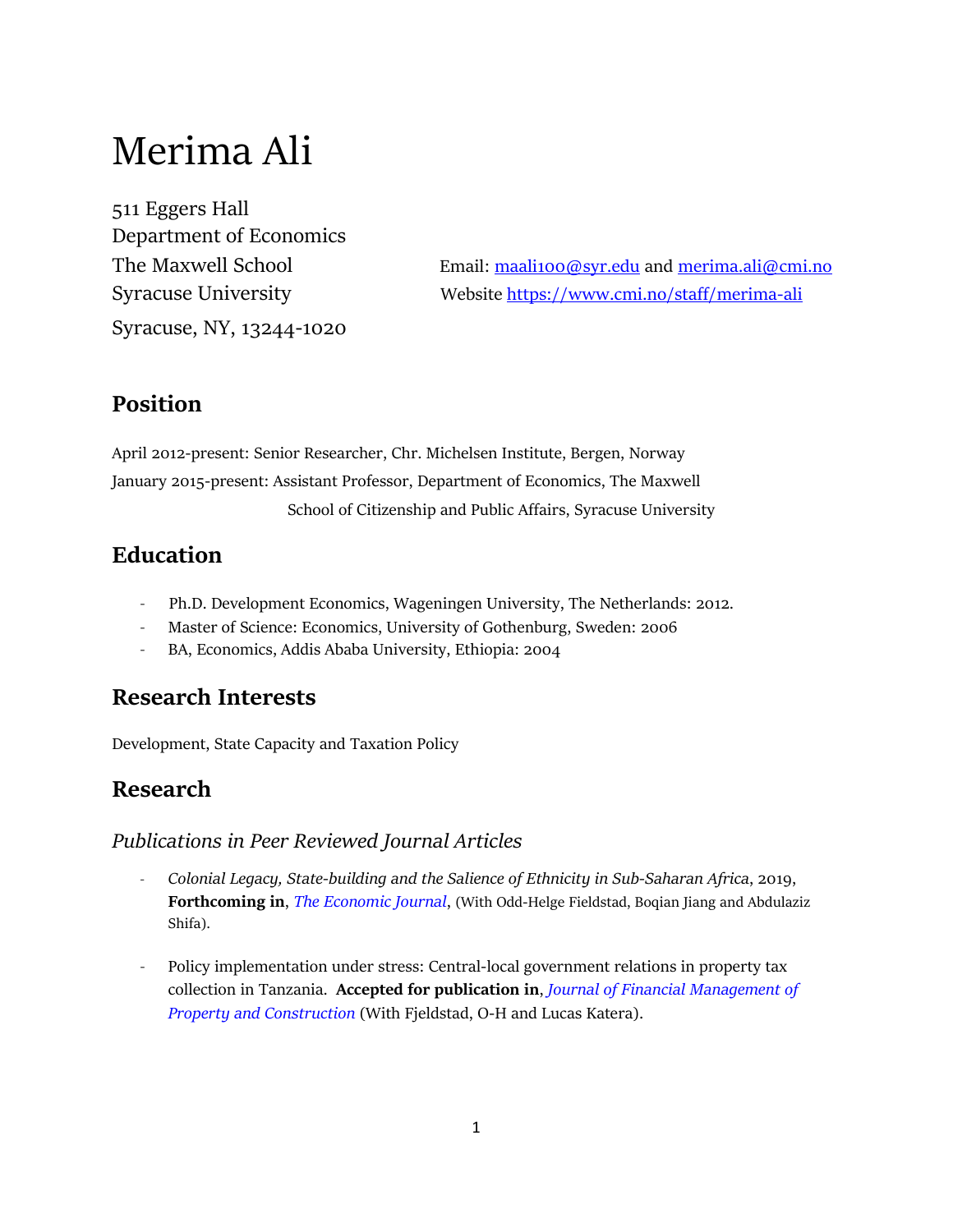- *To Pay or Not to Pay? Citizens' Attitudes toward Taxation in Kenya, Tanzania, Uganda, and South Africa*. *World Development*, vol*.* [64,](http://www.sciencedirect.com/science/journal/0305750X/64/supp/C) pages 828-842, 2014. (With [Odd-Helge Fjeldstad](http://www.sciencedirect.com/science/article/pii/S0305750X14002083) and [Ingrid Hoem Sjursen\)](http://www.sciencedirect.com/science/article/pii/S0305750X14002083).
- *Why can we not demonstrate the difference that Norwegian aid makes? An evaluation of the results measurement system and practice*, *Journal of Development Effectiveness,* vol. 8, pages 171-195, 2015. (With Espen Villanger, Rob Lloyd and Derek).
- Clustering *as an Organizational Response to Capital Market Inefficiency: Evidence from Microenterprises in Ethiopia*, *Small Business Economics*, vol. 43, pages 697-709, 2014. (With X. Zhang and J. Peerlings).
- Farm households and non-farm activities in Ethiopia: does clustering influence entry and exit, *Agricultural Economics*, vol. 43, pages 253-266, 2012. (With J.Peerlings).
- *Value Added of Cluster Membership for Micro Enterprises of the Handloom Sector in Ethiopia*, *World Development*, vol. 39, pages, 363-374, 2011. (With J. Peerlings).
- *Ethnic Ties in Trade Relationships and the Impact on Economic Performance: The Case of Small-Scale Producers in Ethiopia*, *Journal of Development Studies*, vol. 47, pages 1241-1260, (With J.Peerlings).
- *Understanding Inequalities in Child Health in Ethiopia: Health Achievements Are Improving in the Period 2000–2011*, *PLoS ONE*, 9(8):e106460. doi:10.1371/journal.pone.0106460, 2014. (With Eirin Kruger Skaftun and Ole Frithjof Norheim).
- Health inequalities in Ethiopia: modelling within-group and between-group inequalities, *International Journal for Equity in Health*, 12:52, 2013. (With Eirik Joakim Tranvåg and Ole Frithjof Norheim).

#### *Working Papers and Ongoing Projects*

- Pre-colonial Ethnic Institutions and Accountability of Local Government Officials in Africa.
- Building Fiscal Capacity in Developing Countries: Evidence on the Role of Information Technology. Revise and resubmit: *National Tax Journal* (With Shifa,A., Woldeyes, F., and Shimeles, A). Earlier version available as ICTD working paper.
- Colonial Rule and Corruption of Local Elites (With Shifa, A., and Fjeldstad, O-H).
- Pre-colonial Centralization, Tax-compliance Norms and Local Government Accountability in Uganda.
- Regulatory Burdens in Tax Administration and Firms' Compliance Cost in Africa. ICTD Working Paper.
- Policy implementation under stress: Central-local government relations in property tax collection in Tanzania. CMI Working Paper WP 1: 2018. Bergen: Chr. Michelsen Institute. Also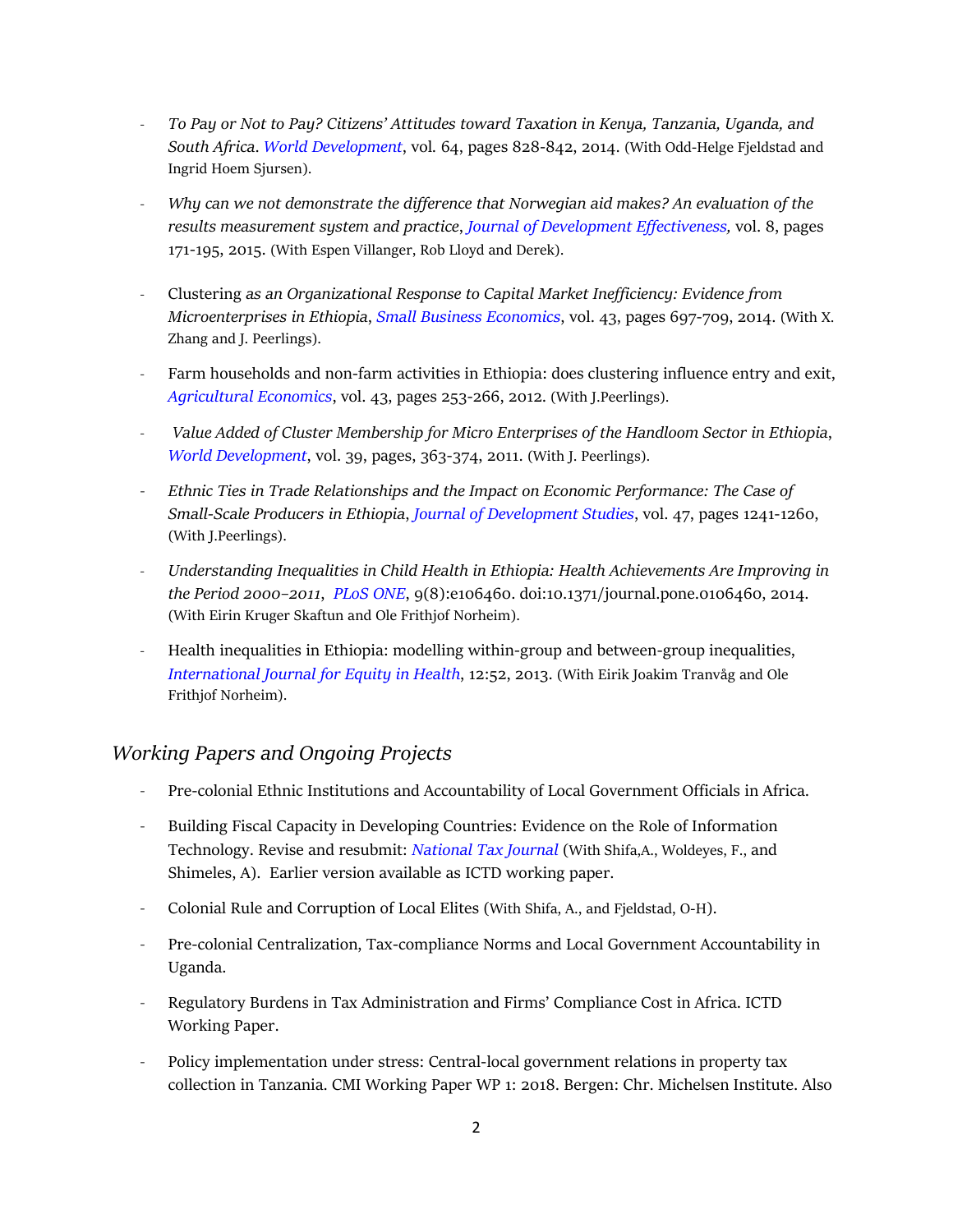published as ATI Working Paper 1: 2018. Pretoria: African Tax Institute, University of Pretoria (With Fjeldstad, O-H and Lucas Katera).

- Cluster Development Programs in Ethiopia: Evidence and Policy Implications, Kiel Institute for the World Economy, 2016. (With Godart, O., Görg, H., and Seric. A).
- Diffusion of labor standards from origin to host countries: Cross-country evidence from FDI in Africa, EUI Working Paper RSCAS, 2014. (With Seric. A.)

#### *Policy Briefs*

- Property owners' knowledge and attitudes towards property taxation in Tanzania, CMI policy insight, 2018. (With Fjeldstad, O-H., and Ketera, L.)
- Taxing the urban boom: property taxation in Africa: , CMI policy insight, 2017. (With Fjeldstad, O-H., and Goodfellow, T.)
- Property Taxation in Developing Countries. CMI policy brief, 2017. (With Fjeldstad, O-H., and Ketera,L.)
- [Industrial Clusters Promotion as a tool for private sector development: The UNIDO experience](http://www.cmi.no/publications/publication/?4973=industrial-clusters-promotion-as-a-tool-for)  [in Ethiopia.](http://www.cmi.no/publications/publication/?4973=industrial-clusters-promotion-as-a-tool-for) CMI policy brief, 2013. (With Coniglio, N., and Seric , A.)
- [Government's role in cluster development for MSEs: Lessons from Ethiopia](http://www.cmi.no/publications/publication/?4538=governments-role-in-cluster-development-for-mses) Merima Ali. CMI policy brief.

## **Teaching Experience**

- Economic Ideas and Issues, Syracuse University, Department of Economics
- World Economy, Syracuse University, Department of Economics
- International Trade and Development, Syracuse University, Department of Economics

## **Grants Awarded**

- 2016: Principal Investigator: Mapping Tax Compliance Costs for Businesses in Africa, funded by International Centre for Taxation and Development (50,000 USD)
- 2016: Taxing the urban boom in Tanzania: Interests, incentives and real estate in Dar es Salaam, funded by Norwegian Embassy in Dar es Salaam
- 2015: Principal Investigator: Electronic sales register machines, tax enforcement and tax outcomes, funded by International Centre for Taxation and Development (112,000 USD)
- 2013: Principal Investigator: Impact evaluation on the role of IT on tax compliance in Ethiopia, funded by International Centre for Taxation and Development (52,136 USD)
- 2013: Co-principal Investigator: A fair path towards universal coverage: National case study for Ethiopia, Uganda and Zambia, funded by International Development Research Centre (52,607 USD)